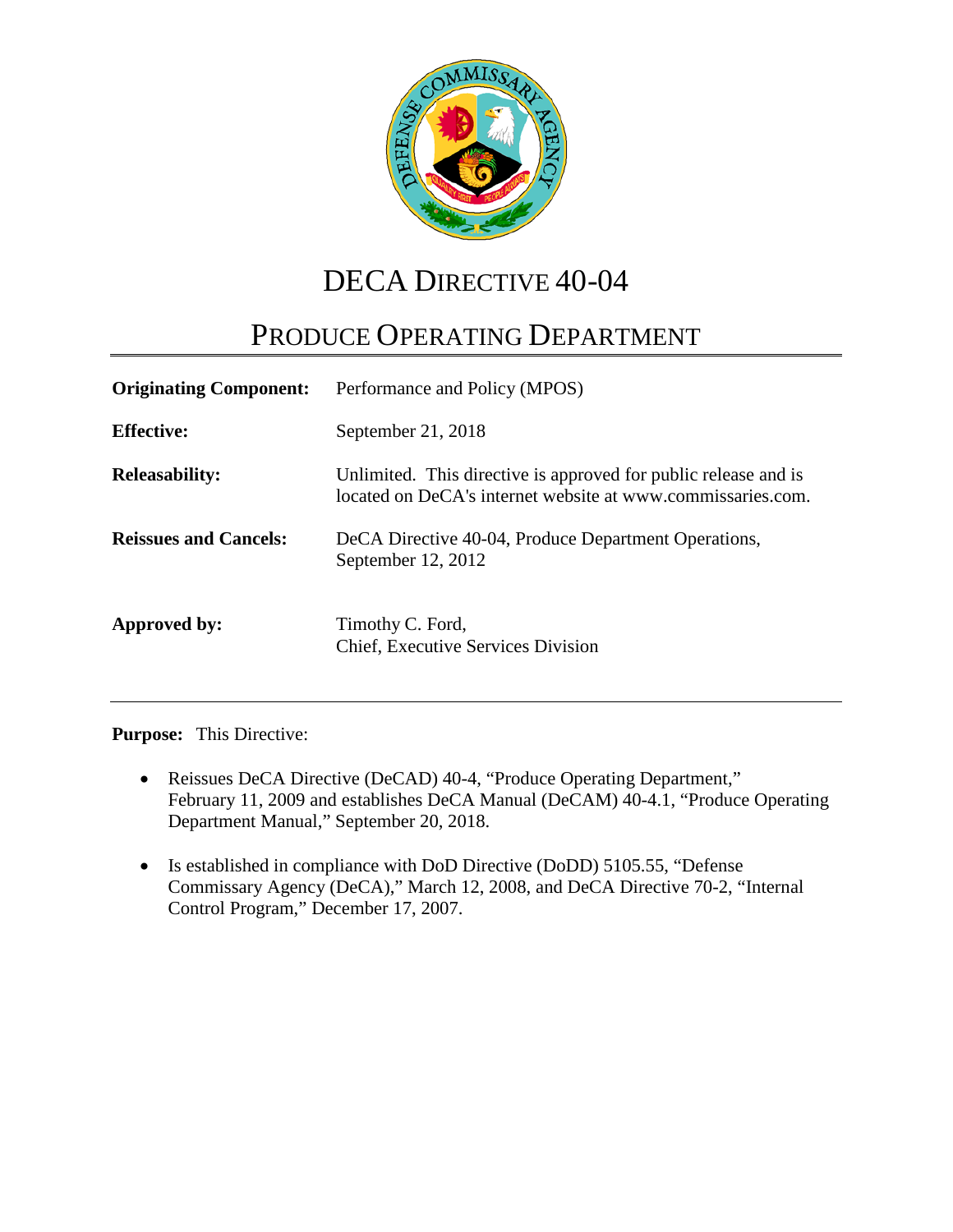## **TABLE OF CONTENTS**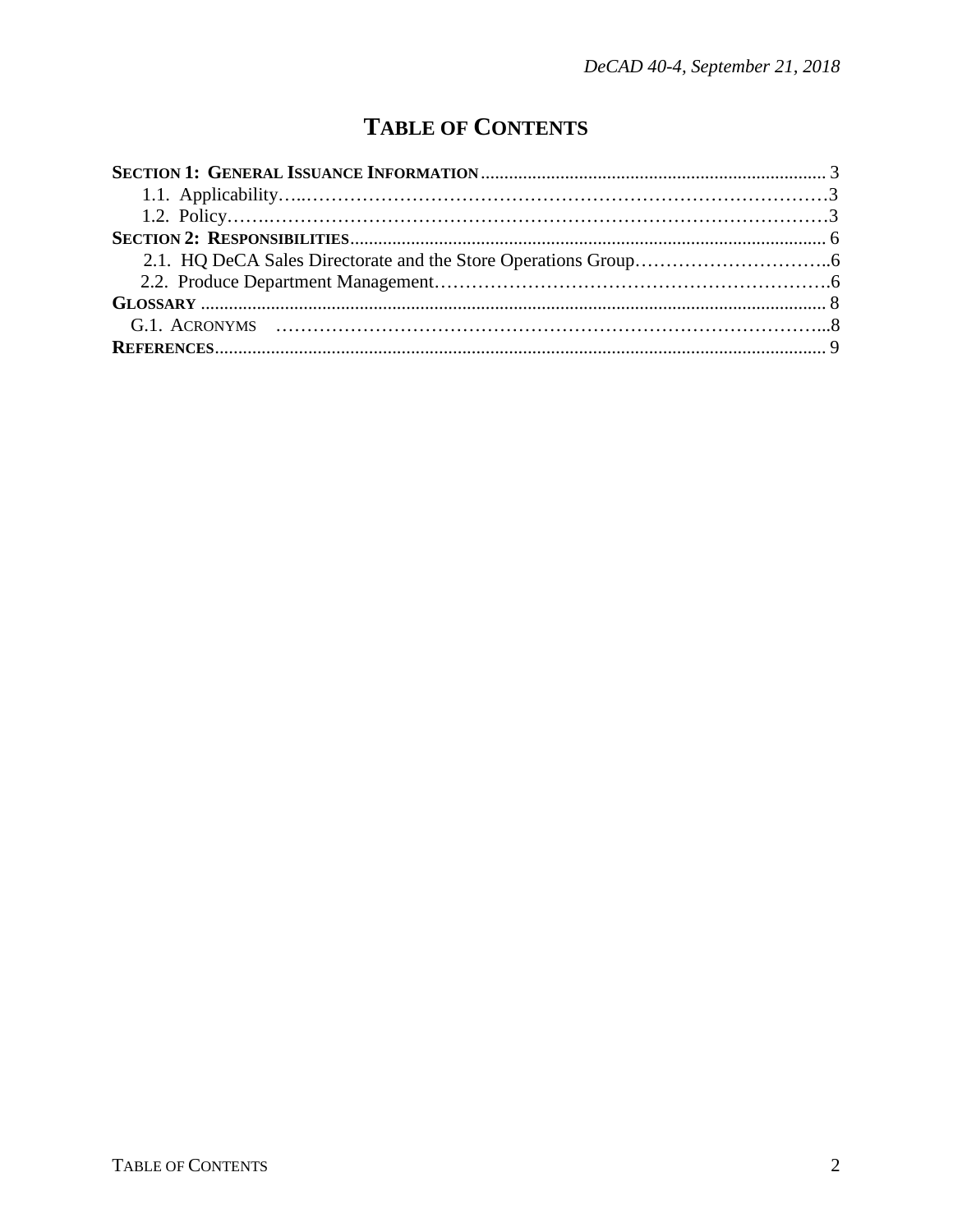### **SECTION 1: GENERAL ISSUANCE INFORMATION**

<span id="page-2-1"></span><span id="page-2-0"></span>**1.1. APPLICABILITY.** This Directive applies to all DeCA commissaries.

#### <span id="page-2-2"></span>**1.2. POLICY.** It is DeCA policy that:

a. Store directors and store management must ensure compliance with these guidelines. DeCA has contracted with a variety of produce suppliers to provide fresh fruits and vegetables (FF&V) to DeCA commissaries. These suppliers are required to provide DeCA commissaries with quality produce at a guaranteed minimum percentage of patron savings. The minimum percentage of patron savings is the average amount the contractor will save the commissary patron on all core items over the selling price of the same or similar items from comparable commercial operations within the local commuting area.

b. Quality Standards. All produce purchased for produce departments should be of the highest quality and freshness, consistent with the prevailing commercial standards and market conditions. All products will concentrate on best quality, eye appeal, and sales appeal. Commissary personnel must submit a produce inspection report worksheet (PIW) to DeCA East and DeCA West mailboxes for contract monitoring, and advise and distribute it electronically in accordance with (IAW) contracting guidance when product quality or overall appearance is not acceptable. The PIW must also be sent to the contractor.

c. Produce Sampling Policy. Produce sampling, by assigned employees, is authorized to determine the sales appeal and quality of fresh produce. By sampling, employees become more knowledgeable of new products and are better able to answer patron questions about the palatability of the products. The produce manager may offer produce sampling trays to patrons as a means to stimulate sales and demonstrate new or seasonal produce items.

d. Ordering Requirements. Produce orders must be placed timely and should be placed using the contractor's Web ordering system to the maximum extent possible. Emergency and out-of-cycle orders must be minimal and should be the exception, not the rule. Management approval may be needed before placing an emergency produce order. Ensure never out/core items are in stock and available throughout scheduled operating hours.

e. Receiving. Management attention to proper receiving procedures is essential to ensure the produce department's financial posture remains sound. Receivers must be authorized in writing by the commissary officer, to perform receiving functions for the department.

f. Storage and Handling. Produce department personnel should make every effort to store all produce in proper temperatures, immediately upon receipt, handle all products carefully to prevent damage and ensure merchandise is rotated as needed to prevent spoilage. If possible, it is best to unload, store, and rotate merchandise in one operation. Storage areas should be organized and cleaned prior to the arrival of delivery trucks.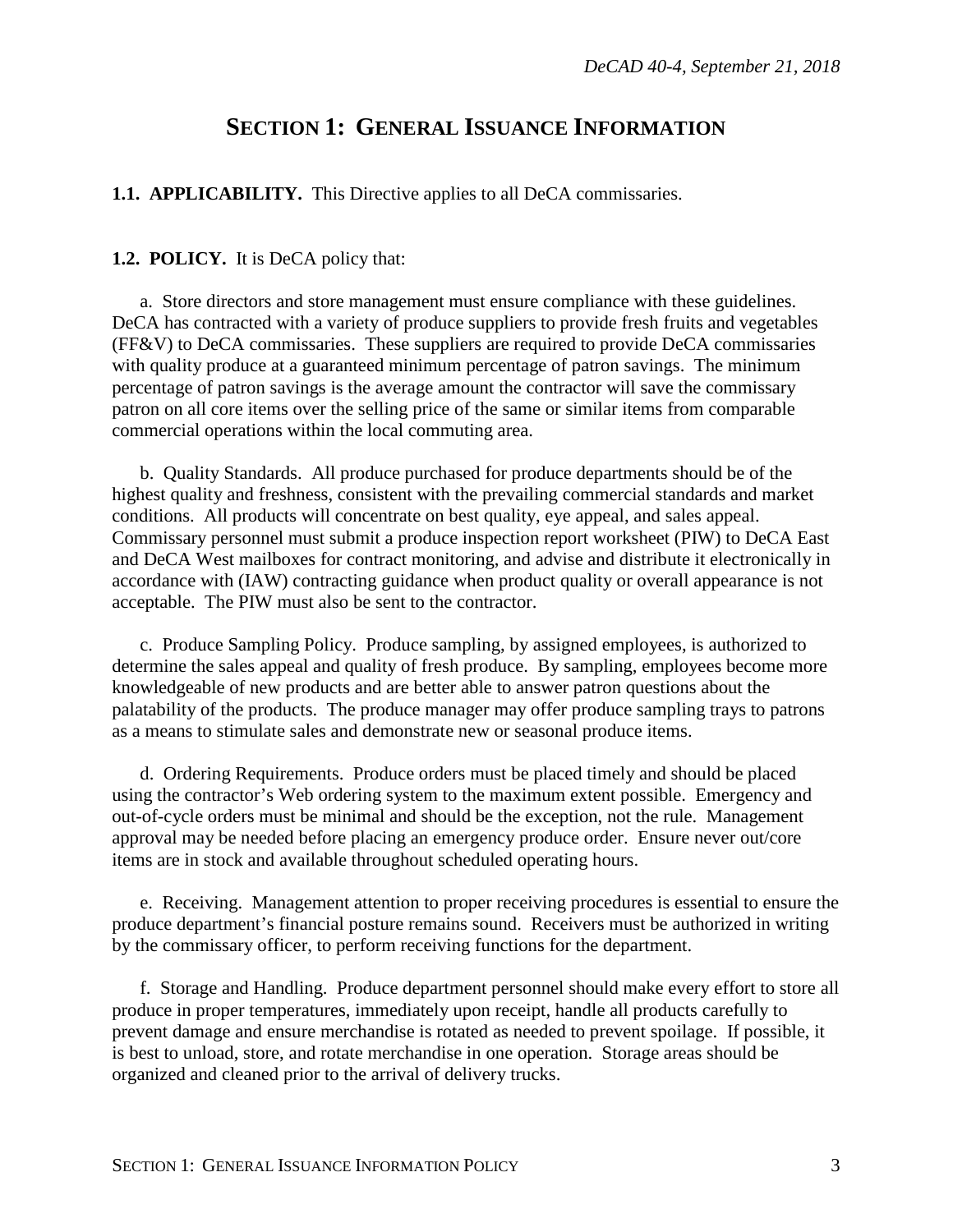Ensure the temperature in each storage area is the correct one for particular products stored. If there is only one cooler, make sure it is set between 38 and 42 Fahrenheit degrees (3 to 6 degrees Celsius). Personnel must use safe lifting procedures when handling product.

g. Processing. The produce processing room should be arranged to provide an efficient flow of products from the processing area to the display cases on the sales floor. If adequate space is available, separate processing and rework areas are advisable.

h. Scales and Wrapping Equipment. Test weights are used to check all processing room scales monthly for accuracy. Maintain electronically operated equipment IAW current contract.

i. Supplies. Adequate supplies are on hand to meet operating needs.

j. Pricing. A markup of up to 7 percent may be applied to the cost price of all authorized produce items except those purchased from a requisition/order/receipt. This maximum allowable markup is not intended for automatic application to all items equally, but rather should be applied in consideration of the produce department's overall gain/loss posture. It does provide managers with greater flexibility to adapt price structure to safeguard the status of the account, to react to local market conditions, and to regularly offer manager's specials that both enhance department image and contribute to patron savings.

k. The merchandising function involves proper controlled ordering, proper handling, proper receiving, quality control, achieving increased sales, and customer satisfaction. The DeCA produce contract requires the produce contractor to provide the store with additional support and a promotional plan that includes merchandising visits to each store location.

l. Customer Service. The importance of courtesy and service to patrons must be continually stressed to all produce personnel. The professional attitude that employees project when dealing with customers has a lasting effect on customer attitudes toward the rest of the commissary and other store employees. Managers will wear a two-line name tag containing their full name and position title. Employees who work in the sales store area are required to wear a name tag displaying only the employee's first name.

m. Proper stocking equipment, as well as personal safety equipment (e.g., cotton gloves, smocks and safety shoes), will be used.

n. Organic Produce. Organic produce may be offered in commissaries. Organic food is food that has been determined by an independent third party certification program to be produced IAW a nationally approved list of materials and practices. Commissaries will comply with the United States Adopted National Organic Program which prescribes strict growing, production, labeling, and handling standards for organic products, and carries monetary fines for noncompliance. Organic and nonorganic produce items will not be allowed to touch each other in the storage area or on the display cases or racks. In addition, organic produce must not come into contact with fungicides, fumigants, or preservatives. Organic produce should be stored above conventional produce in storage area.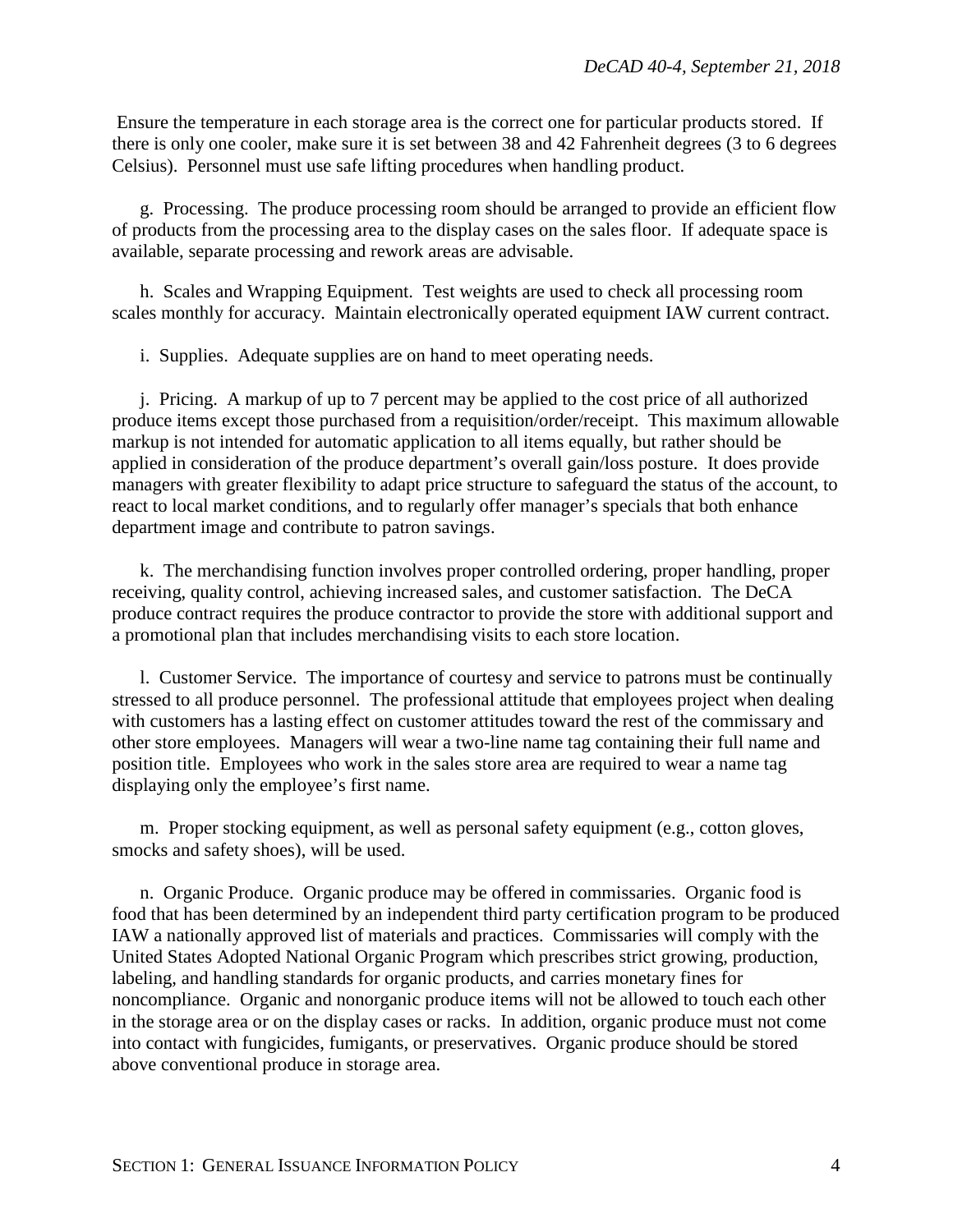o. Inventory Procedures. Management is responsible for the overall accountability of the department and for ensuring various types of inventories are conducted. All personnel conducting inventories must be trained in the proper methods and procedures to complete inventories successfully.

p. Personnel Scheduling. Management must ensure enough produce is on hand to stock display cases for store opening and throughout the day. Sufficient workforce must be scheduled to meet these objectives and cover receiving, produce preparation, culling, restocking, and assisting customers throughout the operating day until the close of business.

q. Safety. Produce department operations present a variety of hazards, requiring care and attention by supervisors and workers to prevent injuries and property damage. Management is responsible for ensuring all employees follow safety rules and directives. Employees must follow all safety procedures and wear required protective clothing and equipment. Failure to follow procedures and abide by safety requirements may result in disciplinary action to both employee and supervisor. DeCAD 30-17, "DeCA Safety and Occupational Health Program," must be referenced in establishing and maintaining the department's safety program.

r. Security. Produce department operations present a variety of food defense/security vulnerabilities and requires awareness by supervisors and workers to report unusual activity, which occurs where food is prepared or stored. Management is responsible for reporting unusual activity to the local military food inspection/law enforcement personnel. The DeCA Interest Report (DIRep) process, DeCAD 30-18, "Defense Commissary Agency Security Program," must be referenced in establishing and maintaining the department's security program.

s. All produce personnel must maintain a high standard of personal hygiene, as required in the United States Food and Drug Administration (FDA) Food Code or applicable military regulations. Employees may need current food handler's certificates or health cards. Check with your installation health authority.

t. Self-Inspections. To comply with applicable portions of the United States FDA Food Code, the entire produce department, including all equipment, will be inspected at least once per seven days. Management or designated personnel will record the self-inspection on DeCAF 40- 86, "DeCA Self-Inspection Food Hazard Control Checklist Produce Department." Keep files on hand for one year.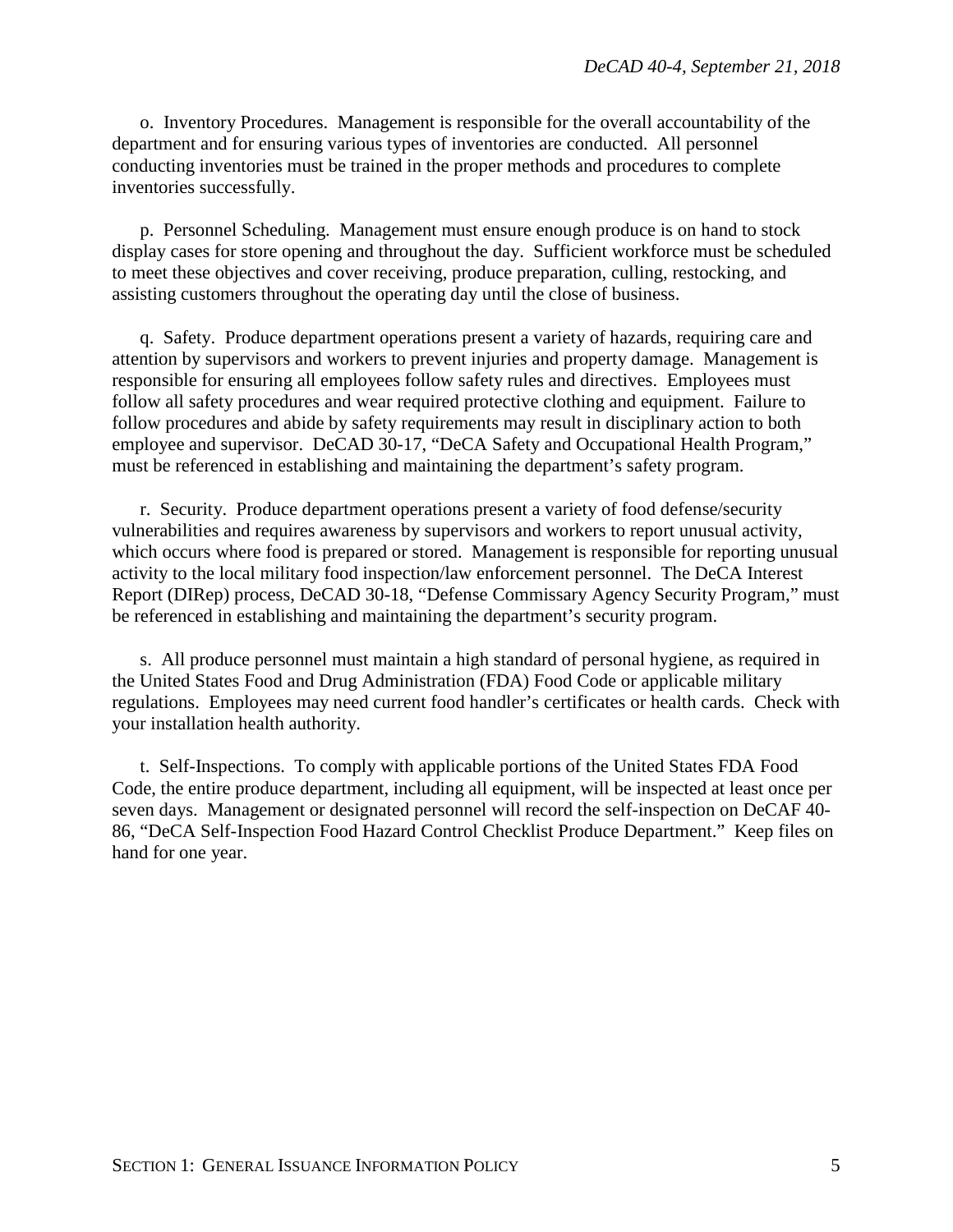## **SECTION 2: RESPONSIBILITIES**

#### <span id="page-5-1"></span><span id="page-5-0"></span>**2.1. HQ DeECA PRODUCE DIVISION AND THE STORE OPERATIONS GROUP SHALL:**

a. Provide guidance and assistance in implementing these policies and procedures.

b. Be responsible for determining specific item size/grading standard requirements for FF&V, and for conveying those standards to their commissaries and to the suppliers that shall be identified in the specifications in their applicable produce contract(s). Requirements for commissaries in the Europe Area and Pacific Area will be converted to local market standards and measurements, when needed.

c. Provide training for produce managers to include all major functions of the produce department.

#### <span id="page-5-2"></span>**2.2. PRODUCE DEPARTMENT MANAGEMENT SHALL:**

a. Operate the produce department with no loss to the government, while providing quality produce in sufficient quantities to respond to customer demand.

b. Provide oversight for ordering and receiving product; develop merchandising and promotional activities; maintain the department's sound financial posture; achieve the greatest possible patron savings; stay abreast of current trends and customer buying habits; and ensure required sanitation, safety, and security standards are maintained.

c. Promote and ensure recycling of all eligible materials.

d. Develop effective, ongoing communications with their servicing supplier(s).

e. Determine the number and frequency of deliveries required to keep a fresh supply of produce on hand and a full variety of items to meet the needs of the department. Order only items and quantities needed for each delivery, as control of produce freshness and quality depends first and foremost on ordering accuracy. All delivery schedules require chain of command approval to include the category manager and contracting officer.

f. Ensure designated receiving personnel resolve all discrepancies between quantity shipped and quantity received; as well as product condition and quality, with assistance from available medical food inspection personnel and store director, if necessary.

g. Ensure produce department personnel make every effort to store all produce at the proper temperatures immediately upon receipt, and handle all products carefully to prevent damage. Ensure merchandise is rotated as needed to prevent spoilage.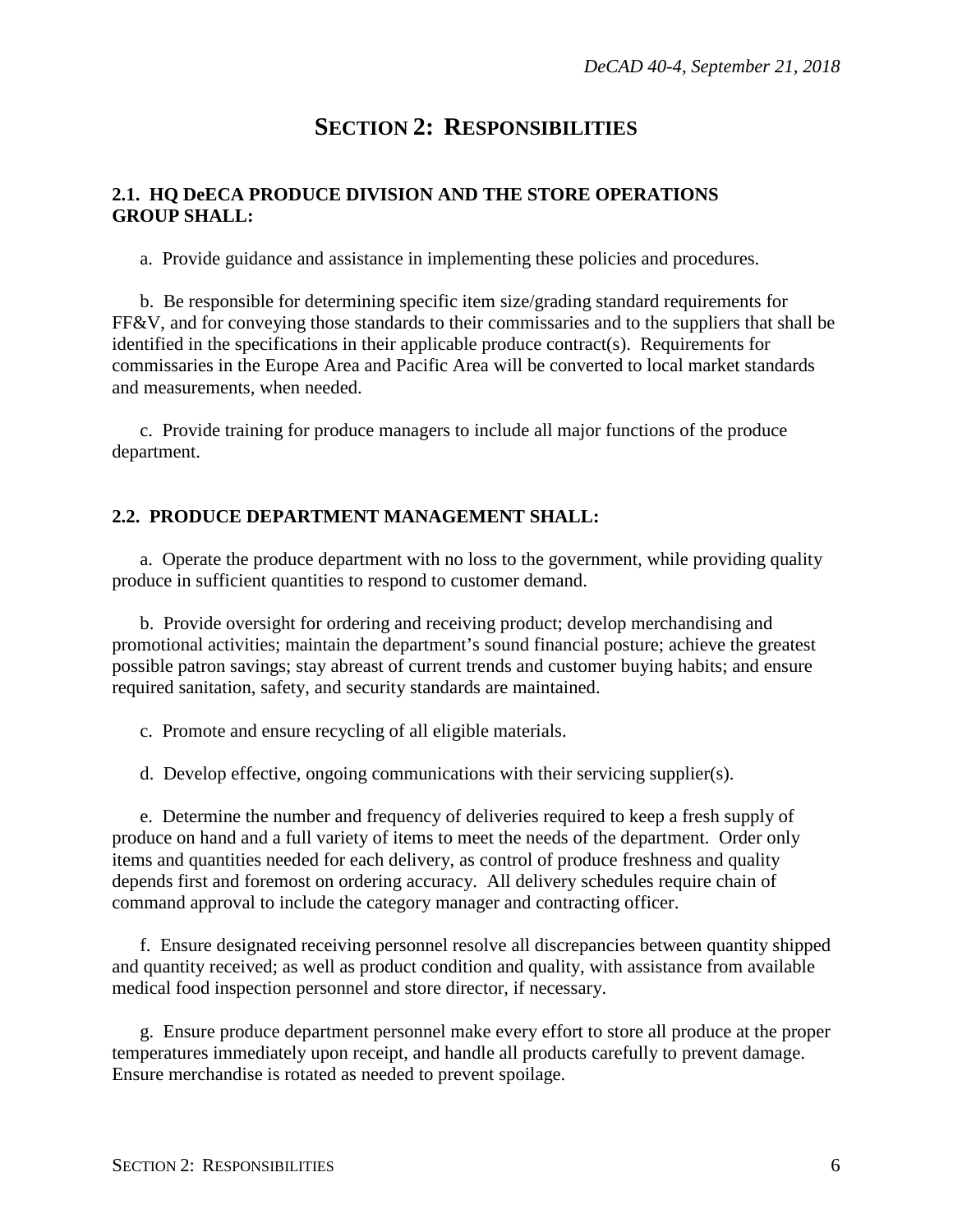h. Arrange the produce processing room to provide an efficient flow of products from the processing area to the display cases on the sales floor.

i. Train produce department personnel in quality standards, ordering requirements, receiving, storage and handling, processing, properly storing ethylene producing items, pricing, merchandising, customer service, stocking, organic produce, inventory procedures, safety, and sanitation. Also train personnel in the proper use and care of all equipment and ensure adequate supplies are on hand to meet operating needs.

**2.3. MANAGEMENT CONTROL SYSTEM**. This Directive contains internal management control provisions that are subject to evaluation and testing as required by DeCA Directive 70-2, "Internal Control Program." All references to internal controls are DeCA Manual 40-4.1, "Produce Operating Department Manual."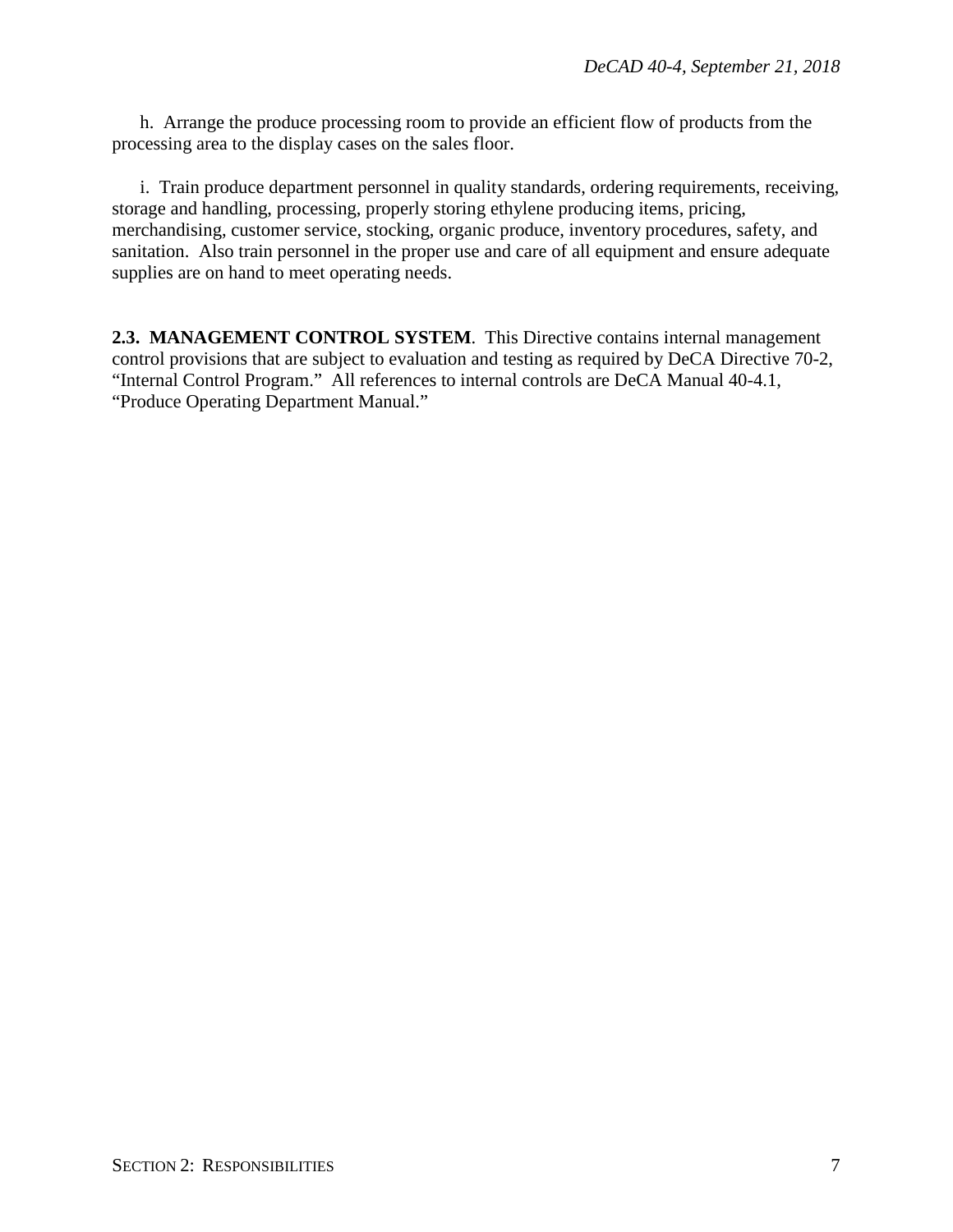## **GLOSSARY**

### <span id="page-7-1"></span><span id="page-7-0"></span>**G.1. ACRONYMS**

| <b>DeCA</b>                   | Defense Commissary Agency                                 |
|-------------------------------|-----------------------------------------------------------|
| <b>DeCAD</b>                  | <b>Defense Commissary Agency Directive</b>                |
| <b>DeCAF</b>                  | Defense Commissary Agency Form                            |
| <b>DeCAM</b>                  | Defense Commissary Agency Manual                          |
| <b>DIREP</b>                  | <b>DECA</b> Interest Report                               |
| <b>DoDD</b>                   | Department Of Defense Directive                           |
| <b>FDA</b><br><b>FF&amp;V</b> | Food and Drug Administration<br>Fresh Fruits & Vegetables |
| <b>IAW</b>                    | in accordance with                                        |